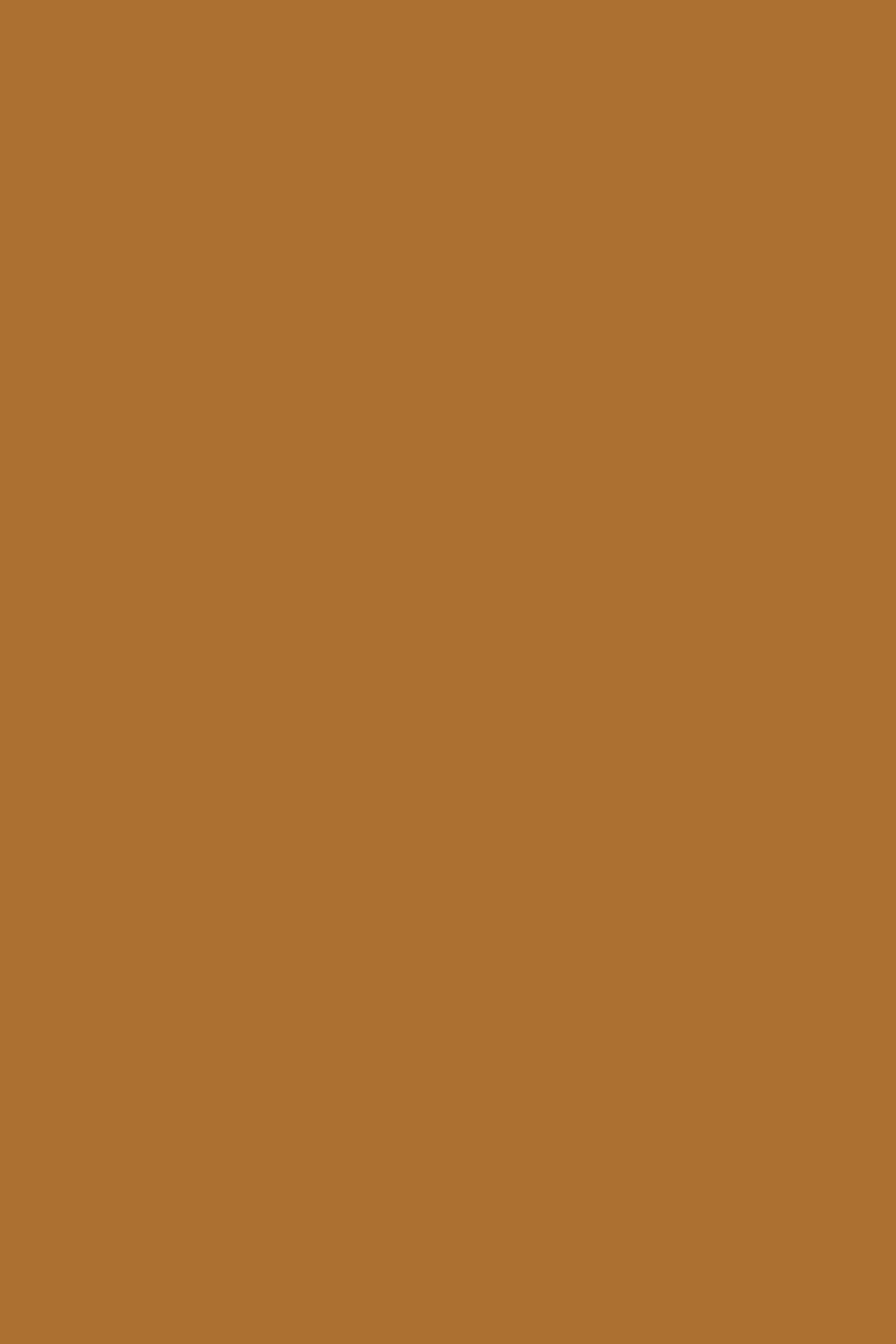### Our Mission & Investment Philosophy

**Columbia Financial Advisors is committed** to helping clients meet their financial needs and goals through a strategy of long-term growth. Although we explore and take advantage of prudent, short-term opportunities when appropriate, the cornerstone of our philosophy is that a patient, well-diversified, long-range investment strategy yields the best results.

**We recognize that each investor will have unique risk tolerance levels,** time horizons, income requirements and retirement objectives. One size doesn't fit all. Accordingly, we begin each client relationship with a thorough discussion of your individual situation and then help you build a custom-tailored investment portfolio.

**Depending upon your targeted return** and personal risk profile, your portfolio may include a mix of equity securities, options and cash equivalents as well as an appropriate balance of fixed-income securities. Your personalized strategy will fit your own comfort level for risk, with the goal of building and protecting equity through long-term appreciation with above-average returns.

**Comprehensive financial planning** is one of our strengths, and we encourage clients to take a consolidated perspective of their resources, including real estate holdings, savings accounts, IRA's, pension or profit-sharing plans, trusts for children, etc. Drawing upon our many years of experience providing tax, accounting and investment services, we can help develop an integrated plan to maximize your after-tax income and total wealth.

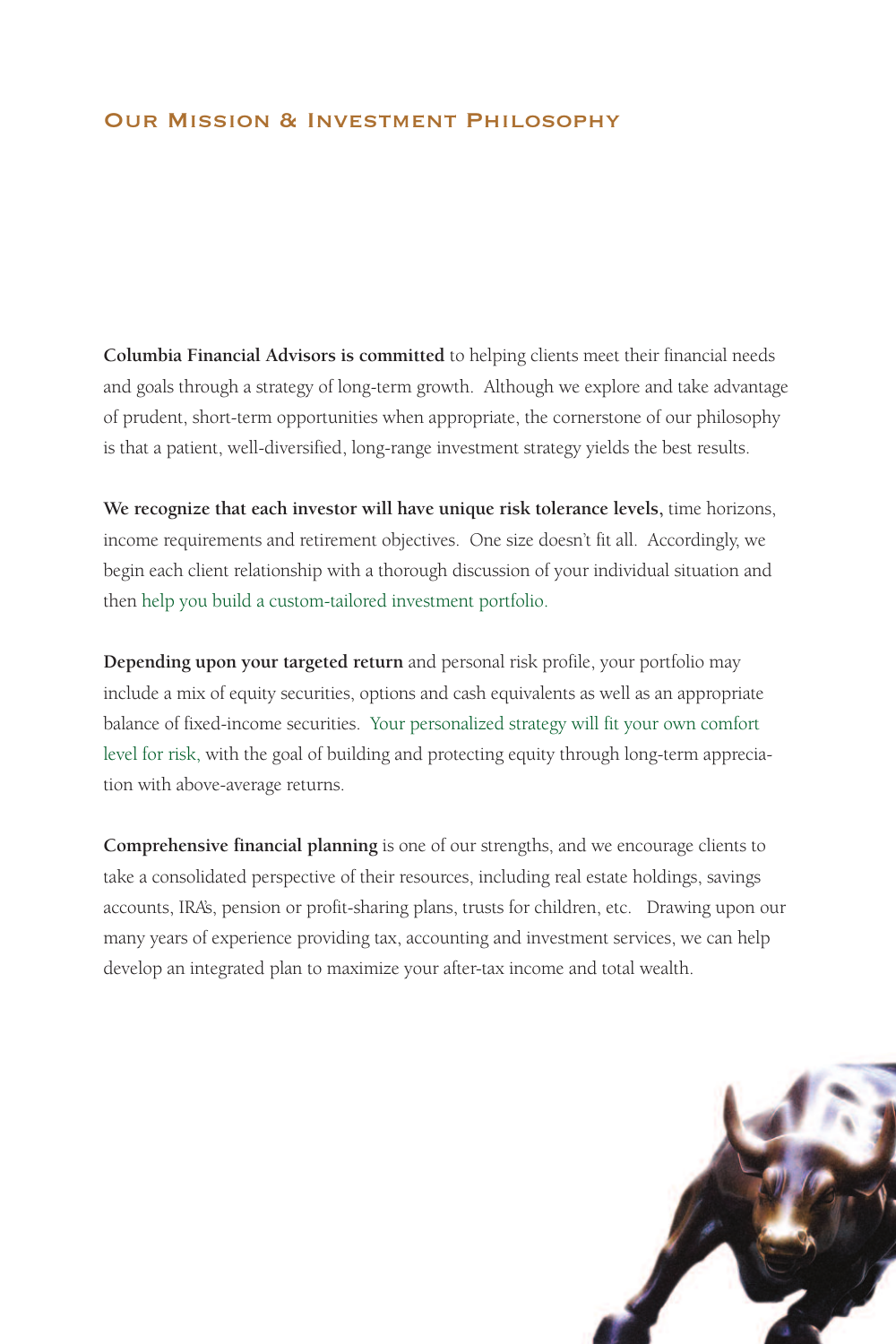#### Resources & Portfolio Management

**A prime reason for using an independent financial advisor** is to take advantage of research capabilities — and expert, unbiased analysis — that you, the investor, may not have the time or opportunity to access.

**Columbia Financial Advisors has a strong team** that regularly conducts fundamental research on selected securities — both equity and fixed-income. Our research focuses on company products, services and competition. We review corporate financial statements and SEC filings and we receive research from almost every major Wall Street investment firm.

**Our clients' portfolios are continuously monitored** and are reviewed on a weekly basis by our investment committee. When market conditions and changes affecting certain asset classes warrant, we contact our clients with advice and recommendations for rebalancing their portfolios to meet their investment guidelines and goals.

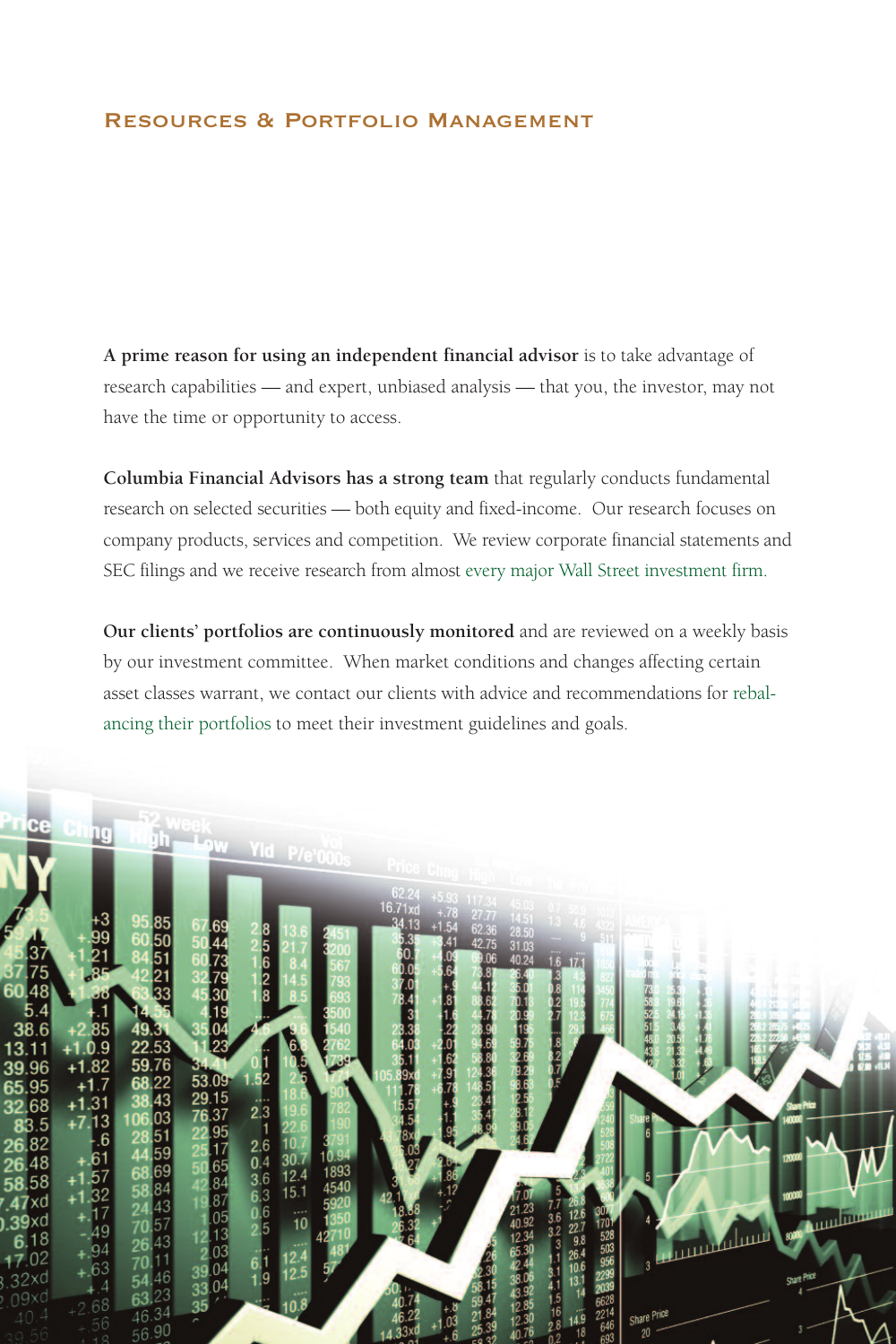**We strongly believe in investing the time** to get to know our clients and their circumstances thoroughly — right from the start — and then in maintaining a long-term professional and personal relationship.

We know that trust and confidence are based on open and effective communication. We work hard to earn that trust by making performance measurement and reporting a key feature of our services. We meet regularly with clients to discuss their portfolio and its performance. In addition, each client receives a comprehensive quarterly report that spells out:

**Portfolio holdings and year-to-date investment returns**

- **Realized and unrealized gains and losses**
- **Comparisons to relevant indices such as the S&P 500**
- **Other analysis and recommendations as appropriate to the portfolio**

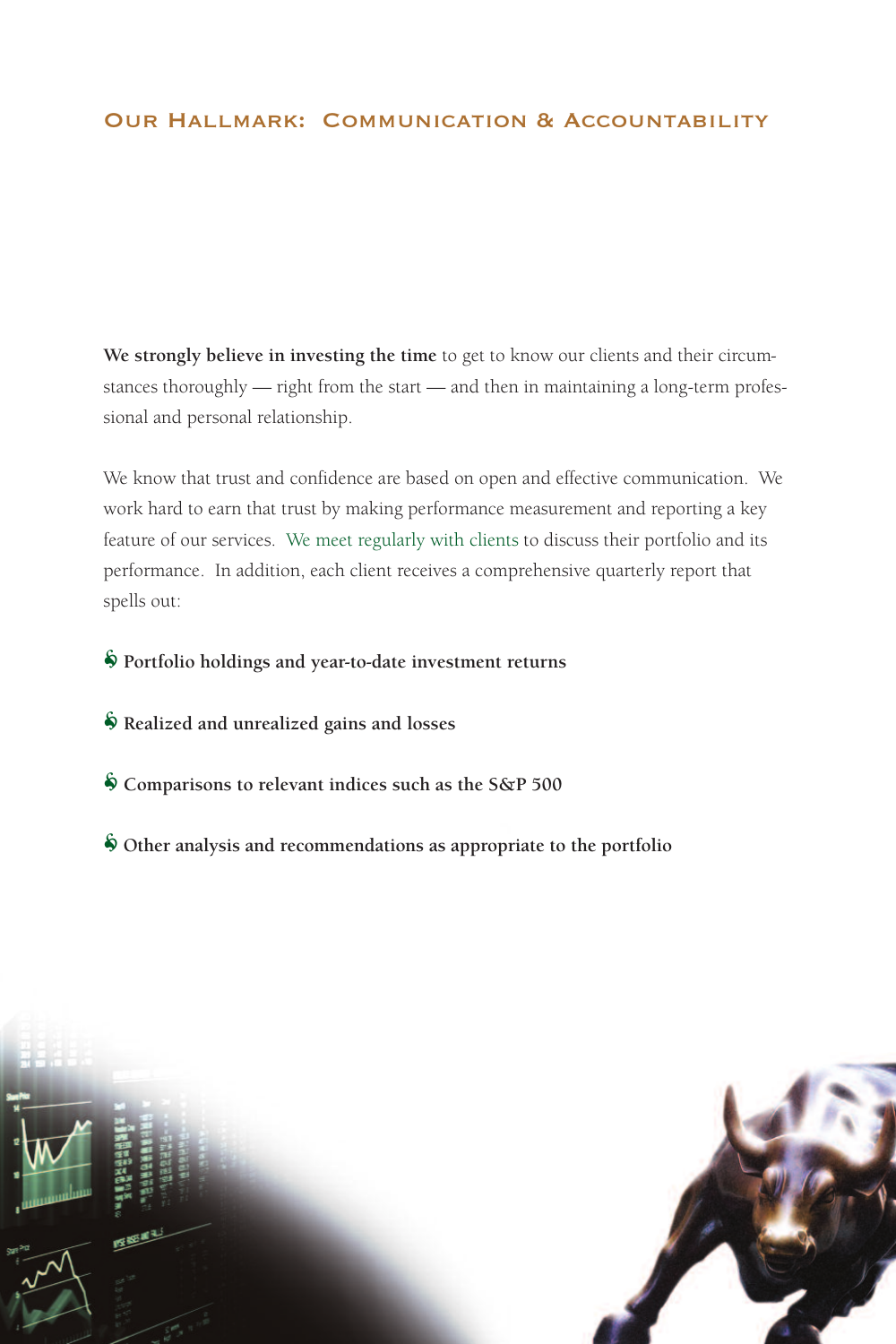## SERVICES & CAPABILITIES

Columbia Financial Advisors is an independent, privately owned investment advisory, management and consulting firm based in Washington, DC, providing comprehensive investment, tax and financial planning services to individuals, corporations, pension funds and foundations.

Our experienced professional team offers leading-edge services including:

## **Investment Guidance and Management**

- Individually Managed Portfolios
- Mutual Fund Consultation and Management
- IRA Rollover Management
- **Tax Planning and Preparation**

**Financial and Retirement Planning**

**Estate Planning and Administration**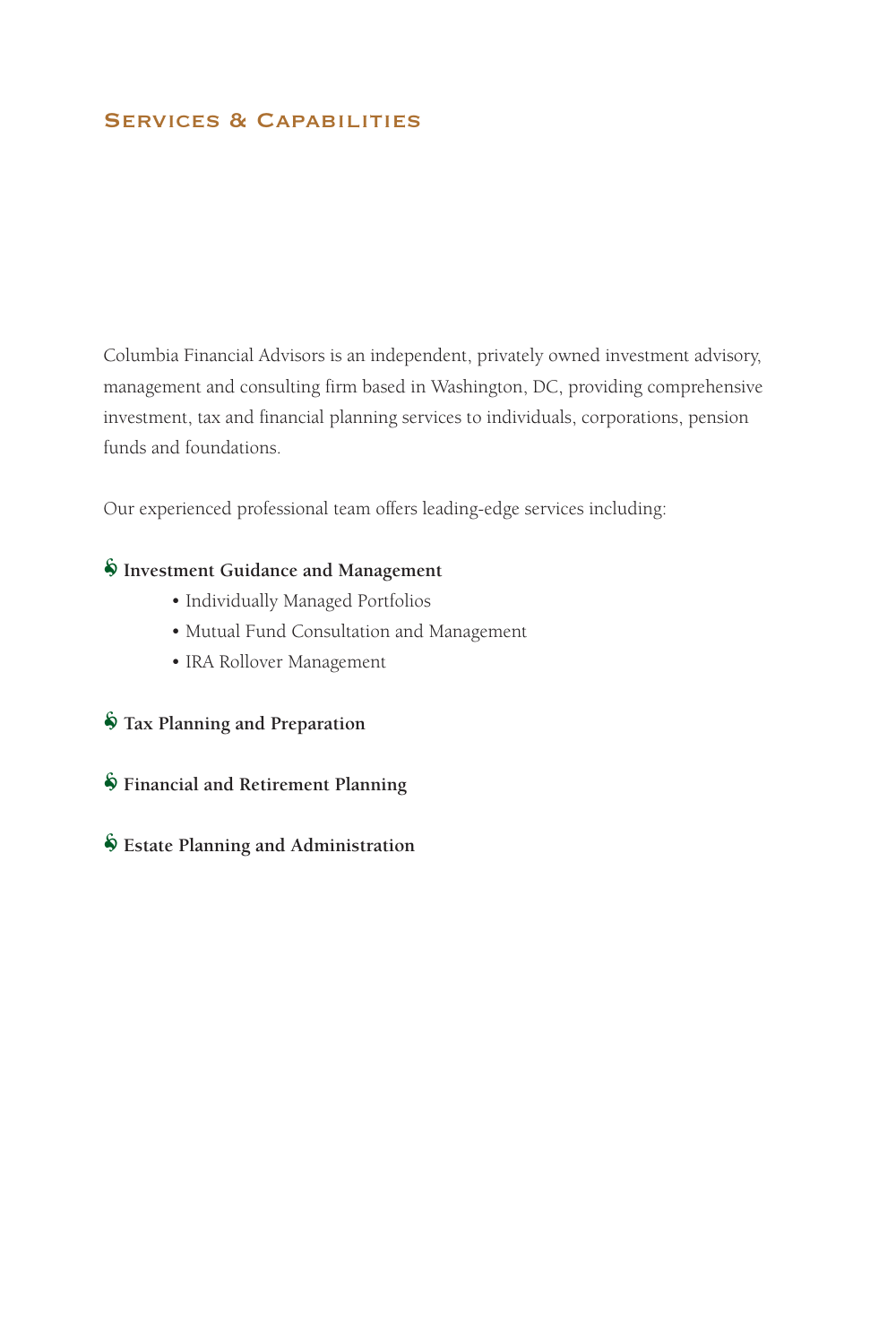#### **PRINCIPALS**

**BRIAN MCQUADE, CPA, is a Principal at Columbia Financial Advisors and also the Managing Partner of McQuade Brennan, LLP, a certified public accounting and consulting firm. With over 25 years of experience, he is regarded as one of the leading tax and financial planning specialists in the metropolitan Washington, DC area. He is an advisor to many prominent individual investors, pension plans and corporations. Brian's major responsibilities at Columbia Financial Advisors include review of investment recommendations and implementation of portfolio strategies.**

**KATHLEEN NORRIS is the Director of Investment Services at Columbia Financial Advisors. Kathleen graduated from Penn State University and has over 20 years of experience as an investment advisor. Prior to joining Columbia Financial Advisors, she worked with Merrill Lynch and UBS Paine Webber. She managed \$50 million in investments at Merrill Lynch and UBS, which included extensive work with individual clients, small businesses and trade associations. Her investment philosophy is based on a keen understanding of clients' objectives and their short and long-term goals. Each client's risk tolerance is assessed and is key to establishing a portfolio to help them achieve success.**